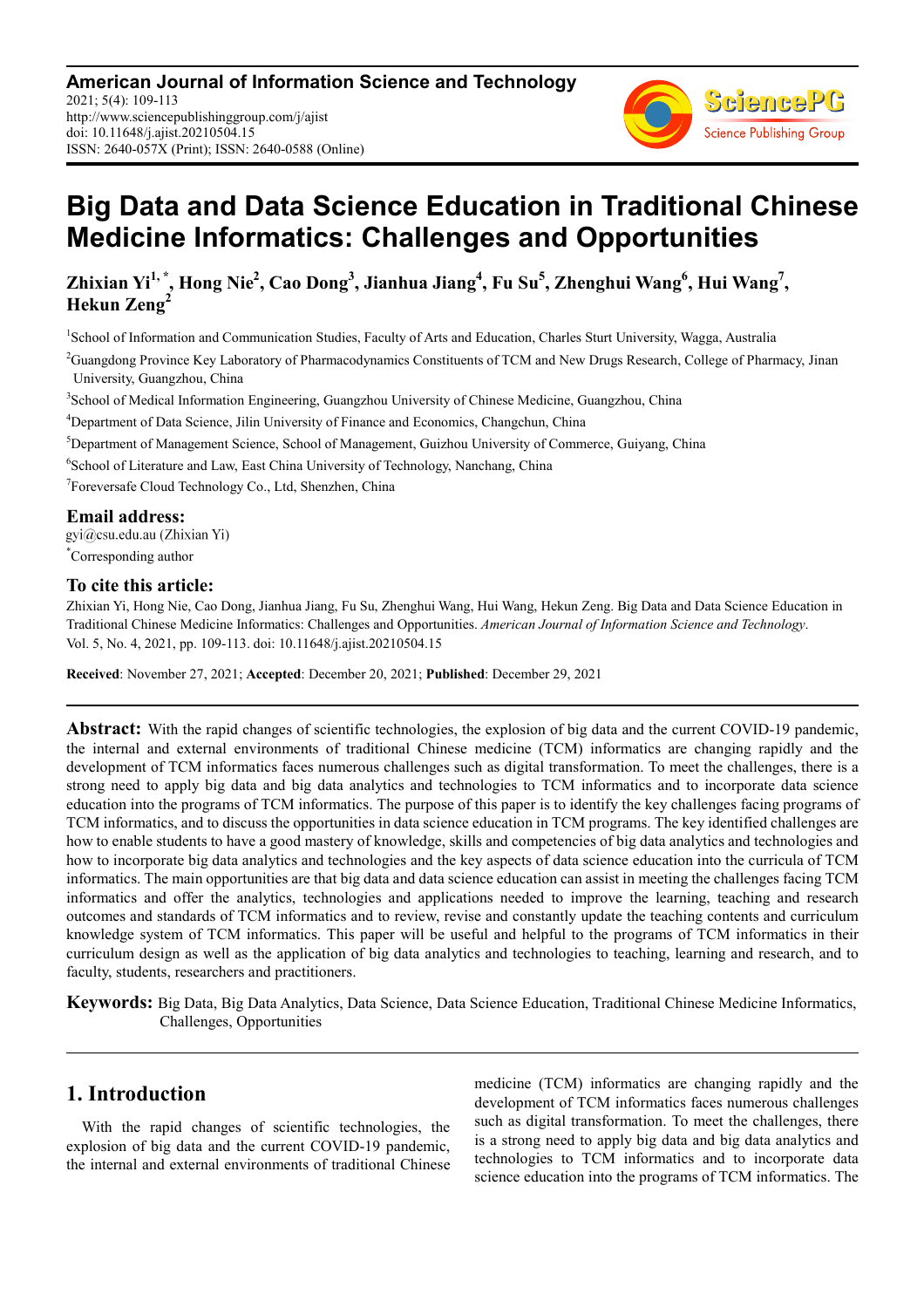purpose of this paper is to identify the key challenges facing programs of TCM informatics, and to discuss the opportunities in data science education in the TCM programs.

# **2. Traditional Chinese Medicine Informatics**

What is traditional Chinese medicine? It is "a complex and holistic system of medical practice with its own philosophy, diagnosis, treatment systems and pharmacology", takes into account the human body regarding "its own natural, physical and social environment", and "involves physical therapy (nonmedication) using acupuncture, moxibustion and related disciplines" which refer to "Tuina Massage and Qi Gong and chemical therapy using Chinese medicinal materials (CMM) of animal, mineral and plant origin in the form of decoctions of combined CMM or related proprietary products" in practical ways [1]. With the rapid developments of science and technology in the 21st century and information science, and especially "the integration of life sciences, information science, complexity science, and systems sciences", many new disciplines such as TCM informatics have come into being [2].

What is TCM informatics? It is "a cross discipline of TCM and informatics" and concentrates on "TCM information", "the motion law of TCM information" and "TCM informatics methodology" [3]. TCM informatics is a combination of information science and traditional Chinese medicine which enables traditional Chinese medicine to use modern information technologies "to extract data, generate information, establish relationships, form knowledge, make full use of the knowledge of traditional Chinese medicine, and quicken the steps of promoting traditional Chinese medicine to the whole world" [4].

By the end of 2008, there were 23 colleges and universities of traditional Chinese medicine and the majors of TCM information management and information system were offered by 6 of them [5]. Currently, "there are 26 TCM colleges and universities and 11 of them have offered the major of TCM informatics" [6]. Medicine informatics made great progress in the past decades, and despite that, there still existed major problems such as "more required courses, fewer elective courses, and single training mode" based on a preliminary analysis of the status of programs of information management and information system offered by Chinese medicine colleges and universities [5]. Then, Chinese medicine colleges and universities gradually established their majors of information management and information system of medicine and offered many TCM informatics related courses such as "Chinese medicine literature information access and use "," Chinese medicine literature information retrieval "," public health network information resources "," medical network resource utilization "," modern library use ", "medical information system ", " multimedia technology in medicine application", and "medical software design" [4]. The majors

of TCM information management and information system were offered by most Chinese medicine colleges and universities, medicine informatics course as the fundamental theory course was provided in the courses for all majors, and TCM informatics course was ignored [7]. With the rapid developments of science, technology and society, and the explosion of big data, colleges and universities of traditional Chinese medicine should put an emphasis on the application of big data and big data analytics and technologies to TCM informatics, and the provision of data science education in the programs of TCM informatics in order to address the challenges such as digital transformation that traditional Chinese medicine faces and to cultivate high-quality graduates of traditional Chinese medicine.

### **3. Big Data and Big Data Analytics**

Big data and big data analytics have become the hot topics and how to apply big data and big data analytics and technologies to TCM informatics as well as traditional Chinese medicine has been the new research area. What is big data? There are numerous definitions of big data. Big data refers to "large volumes of high velocity, complex, and variable data that require advanced techniques and technologies to enable the capture, storage, distribution, management and analysis of the information" [8]. It is characterized as "a collection of data elements whose size, speed, type, and/or complexity require one to seek, adopt, and invent new hardware and software mechanisms in order to successfully store, analyse, and visualize the data" [9]. The features of big data are "volume, velocity, variety, value, variability and veracity", and data in healthcare includes "genomic data, clinical data, clinical notes, behavior data, patient sentiment data, health publication and clinical reference data, and other important data" [10]. The characteristics of TCM big data include "continuous circular loop, dynamic processing, overall system and value" [11]. Big data provides a variety of benefits including "disease prevention, reduced medical errors and the right care at the right time and better medical outcomes" [10]. One of the benefits of big data is "providing advantages to health informatics", and the application areas of big data include "genomics analytics, flu outbreak prediction and control, clinical outcome analytics, fraud detection and prevention, medical device design and manufacturing, personalized patient care, e-consultation and tele-diagnosis, pharmaceuticals and medicine, medical education, and smart health and wellbeing" [10].

Big data analytics is defined as "the process of collecting, organizing, analyzing large data sets to discover different patterns and other useful information", and includes four types: "descriptive analytics; diagnostic analytics; predictive analytics and prescriptive analytics" [12]. The field of big data analytics and applications is promising because it can offer new insights through the analysis of very large data sets and not only make outcomes better but also make costs lower [13]. There are many advantages of big data analytics. For example,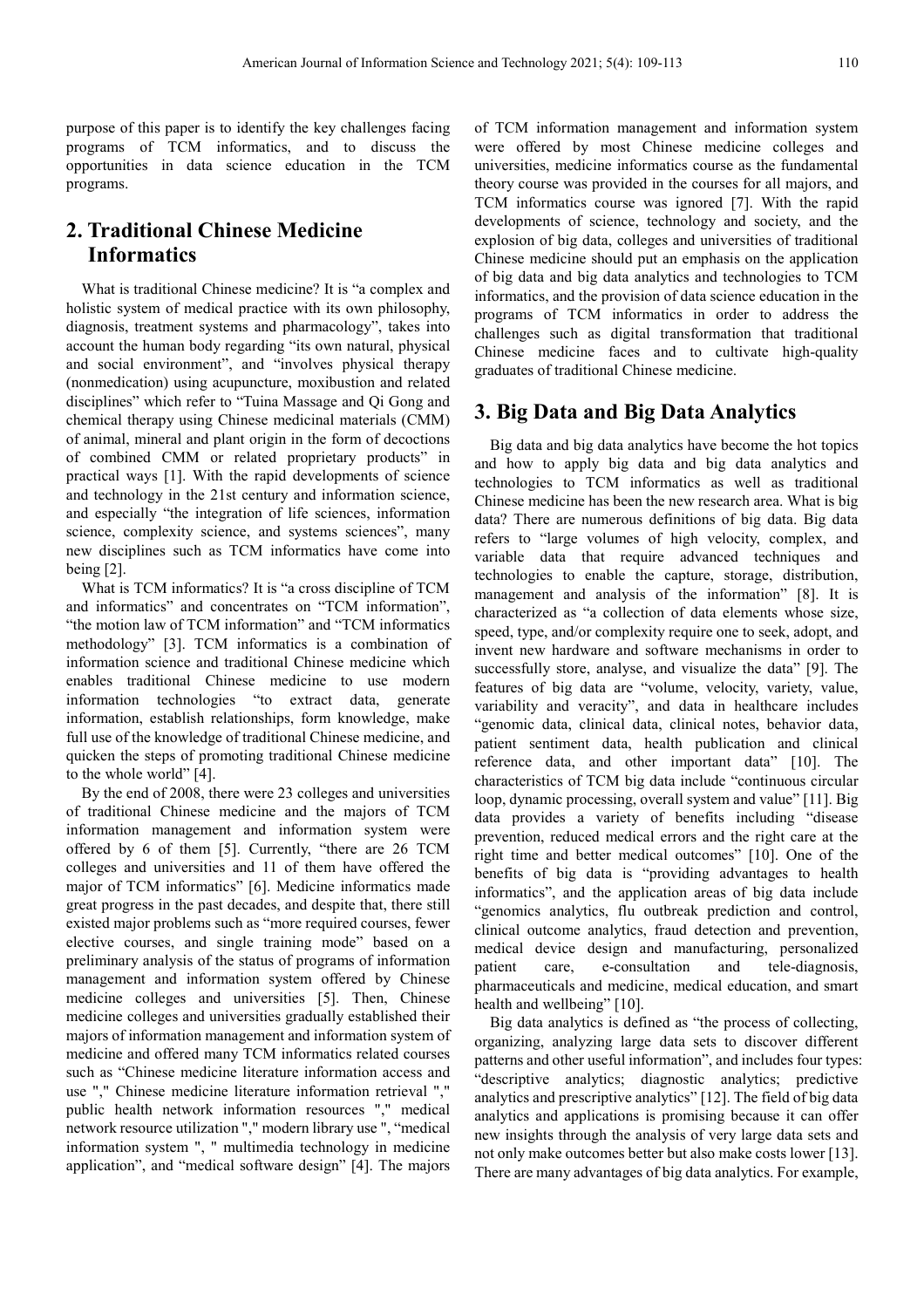big data analytics as "asset of advanced technologies" can be "designed to work with large volumes of heterogeneous data leading to improved performance via data driven decision making", and the large amount of data can be analyzed and managed using the analytical tools [14].

# **4. Data Science Education in the TCM Informatics**

What is data science? There are many definitions of data science. Data science is defined as "the extraction of actionable knowledge directly from data through a process of discovery, hypothesis, and analytical hypothesis analysis" [15]. According to Song and Zhu [16], data science is "the discipline that makes sense of big data". Data science is the study of tools, models, processes, techniques, analytics and technologies that can make data converted into knowledge, generate the value, and discover new knowledge via the collection, storage, transformation, visualization, analysis and management of data. To meet big data challenges, to adjust to the changes of social, economic and technological developments and to satisfy the needs for qualified graduates, universities in China have continuously offer degree programs and courses in data science and data science has been integrated into the programs and disciplines such as the discipline of library and information studies [17]. To cultivate qualified graduates in the age of big data, TCM colleges and universities should provide data science education in the teaching and research of TCM informatics.

# **5. Challenges and Opportunities**

In the digital age, information and communication technologies, computing technologies and big data technologies develop very rapidly. Nowadays, the majors and curriculum design of TCM informatics are facing numerous challenges in data science education. The main challenges are as follows:

- (1) How to incorporate big data analytics and technologies and the key aspects of data science education into the curricula of TCM informatics;
- (2) How to enable students to have a good mastery of knowledge, skills and competencies of big data technologies and analytics;
- (3) "How to educate students to create tools/value/information/knowledge from big data by utilizing data science skills" [16];
- (4) "How to expand curriculum to newer topics such as intelligent augmentation and cognitive computing" [16]; and
- (5) "How to put these emerging data management topics into curriculum" [16].

With regard to the field of Chinese medicine, traditional Chinese medicine, Tibetan medicine, Miao medicine and other ethnic medicine have a real big data at multiple levels, and how to make such a large amount of big data converted into knowledge, generate the value, and how to discover new knowledge via the collection, storage, transformation, visualization, analysis and management of data are huge challenges and good opportunities [18]. The era of big data has brought far-reaching social changes, placed higher demands for TCM colleges and universities to cultivate qualified graduates, and offered new development opportunities in the learning, teaching and research of TCM informatics [19]. The key opportunities are to:

- (1) Review and revise the teaching contents of TCM informatics,
- (2) Constantly update the curriculum knowledge system of TCM informatics [8],
- (3) Apply the big data analytics and technologies and data science education to the teaching and research of TCM informatics,
- (4) Incorporate big data analytics and technologies and the key aspects of data science education into the curricula of TCM informatics,
- (5) "Address student needs with customised modules, assignments, feedback and learning trees in the curriculum that will promote better and richer learning" [20], and
- (6) Develop the TCM as well as TCM informatics.

The features of traditional Chinese medicine information are similar to those of big data, and the application of big data and big data analytics and technologies will help with the learning, teaching and research on TCM information, and it is necessary to make full use of the opportunities to quicken the development steps of TCM [21]. For instance, there exist the similarities between characteristics of big data and TCM informatics, and these similarities reflect in the four distinct characteristics of TCM information: "epistemological information, phenomenon information, overall information and time information" which "overlap with the three characteristics of 'big data', namely integrity data, fuzzy data and correlation data, so the advent of the information age characterized by 'big data' is bound to create good opportunities for the development of TCM informatics" [3].

In the age of big data, "the traditional data processing mode has been unable to adapt to the fast pace of big data", and therefore it is time to utilize big data analytics, technologies and applications to discover new valuable insights and knowledge of traditional Chinese medicine and to find the best solutions to the problems of TCM, and the combination of big data analytics, technologies and applications with the fields of traditional Chinese medicine and TCM informatics will successfully promote the development of Chinese medicine industry as well as TCM informatics [22]. The combination of traditional Chinese medicine with big data and big data analytics and technologies will inevitably promote the development of Chinese medicine and the application of big data and big data analytics and technologies to the fields of Chinese medicine includes "TCM informatics, TCM prevention diseases, Chinese medicine diagnosis of diseases, Chinese medicine treatment of diseases, Chinese medicine knowledge discovery, and development of Chinese medicine" [23].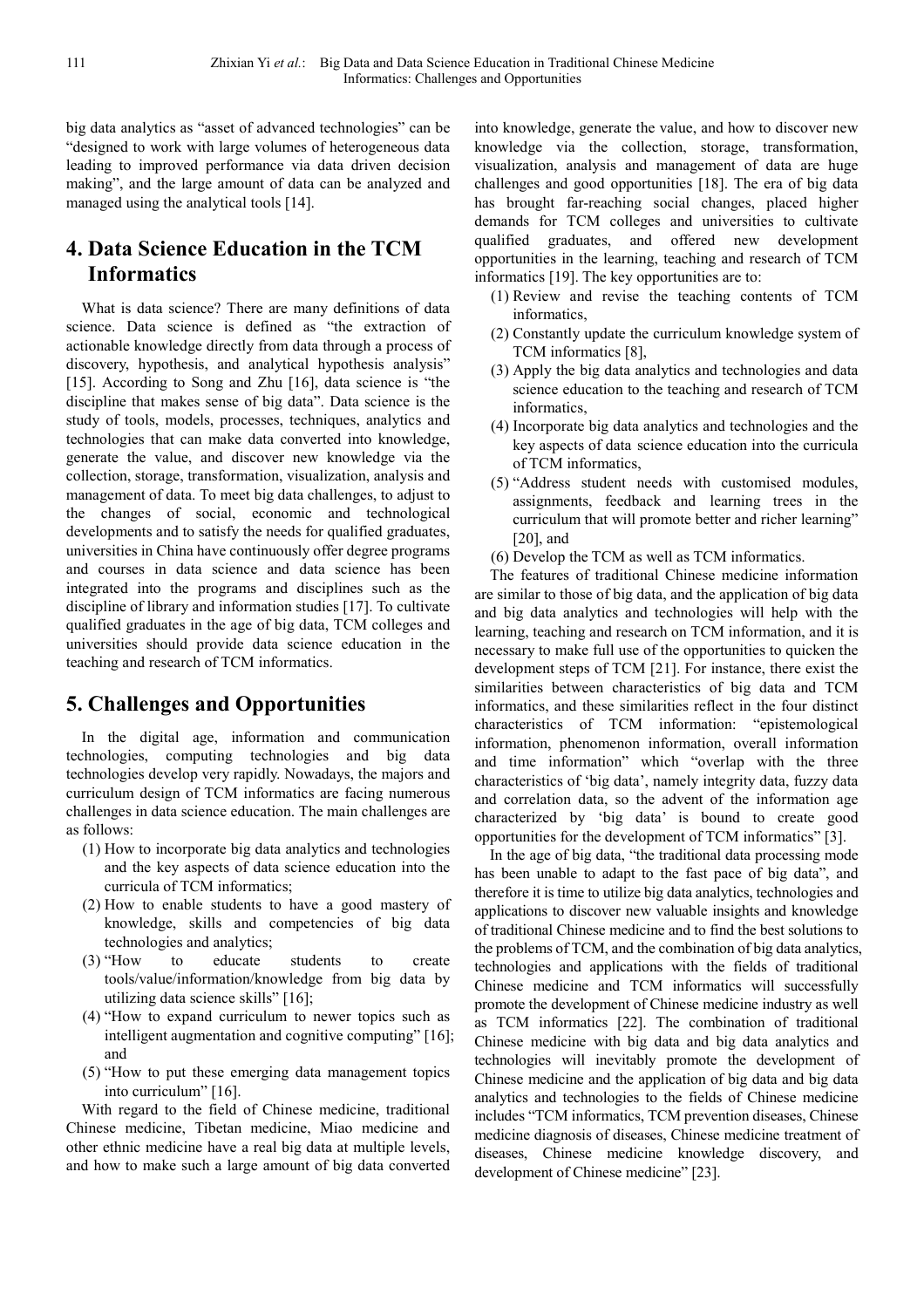In terms of the curricula and research of TCM informatics, there are many problems that need to be investigated and solved. For example, how to incorporate big data analytics, technologies and applications, and the key aspects of data science education into the curricula of TCM informatics in a successful way is the key problem that needs to be solved. According to Liu [24], "graduate courses should be set up to attract professional researchers from the fields of TCM and data study to cultivate interdisciplinary talents, who not only understand TCM but are also well versed in clinical practice, data collection, and analysis". As far as the research on TCM informatics is concerned, it needs "to solve the bottleneck problem impeding the development of traditional Chinese medicine, promote the inheritance and innovation development of theory and methodology of TCM, and promote the improvement of the clinical efficacy by improving the ability of utilization of TCM information" [25]. Research conducted in TCM informatics can focus on "data acquisition, retrieval, storage, analytics employing data mining technologies, and so on" [26], and "the determinants of the TCM utilizations" [27].

## **6. Conclusion**

With the current explosion of big data and rapid developments of big data and big data analytics, technologies and applications, TCM informatics has met numerous challenges in data science education and good opportunities. The key identified challenges are how to enable students to have a good mastery of knowledge, skills and competencies of big data analytics and technologies and how to incorporate big data analytics, technologies and applications, and the key aspects of data science education into the curricula of TCM informatics. The main opportunities are that big data and data science education can assist in meeting the challenges facing TCM informatics and offer the analytics, technologies and applications needed to improve the learning, teaching and research outcomes and standards of TCM informatics and to review, revise and constantly update the teaching contents and curriculum knowledge system of TCM informatics. This paper will be useful and helpful to the programs of TCM informatics in their curriculum design as well as the application of big data analytics and technologies to teaching, learning and research, and to faculty, students, researchers and practitioners. Future research will focus on the exploration of feasible strategies for addressing the identified challenges such as how to enable students to master knowledge, skills and competencies of big data analytics and technologies in a successful way, and the application of "new technologies such as deep learning in the field of Chinese medicine data" and medical data mining technology [28, 29].

#### **References**

[1] Chan, K. (2005). Chinese Medicinal Materials and Their Interface with Western Medical Concepts. Journal of Ethnopharmacology, 96, 1–18.

- [2] Xie, Q., Cui, M., Wu, Z. and Zhao, H. (2010). Traditional Chinese Medicine Information Digitalization Discussion. The Journal of Alternative and Complementary Medicine, 16, 1207-1209.
- [3] Cui, M., Li, H. and Hu, X. (2014). Similarities between "big data" and traditional Chinese medicine information. Journal of Traditional Chinese Medicine, 34, 518-522.
- [4] Liu, J. (2011). A study of the teaching contents of traditional Chinese medicine informatics. Journal of Liaoning University of TCM, 13, 22-23.
- [5] Li, X. (2009). A study of the curriculum design of information management specialization in Chinese medicine colleges and universities. Northwest Medical Education, 17, 473, 490.
- [6] Huang, L., & Zou, Y. (2020). The development path and system construction of traditional Chinese medicine informatics. Journal of Medical Informatics, 41 (12), 7-9.
- [7] Du, X., Qing, W., & Liu, J. (2014). The study of the construction of knowledge system of traditional Chinese medicine informatics. Lishizhen Medicine and Materia Medica Research, 25, 2259-2260.
- [8] Institute for Health Technology Transformation. (2013). Transforming Health Care through Big Data Strategies for Leveraging Big Data in the Health Care Industry. Retrieved from http://ihealthtran.com/wordpress/2013/03/iht%C2%B2-release s-bigdata-research-reportdownload-today/.
- [9] Belle, A., Thiagarajan, R., Reza Soroushmehr, S. M., Navidi, F., Beard, D. A. and Najarian, K. (2015). Big data analytics in healthcare. BioMed Research International, 1-16.
- [10] Wang, L., and Alexander, C. A. (2015). Big data in medical applications and health care. Current Research in Medicine, 6,  $1 - 8$ .
- [11] Cheng, X., Wen, C., Xu, Q., Hu, Y., & Zhang, X. (2020). Development demand of artificial intelligence based on traditional Chinese medicine to study on the typical of the big data of traditional Chinese medicine. Modernization of Traditional Chinese Medicine and Materia Medica-World Science and Technology, 22 (4), 1243-1248.
- [12] Riahi, Y., and Riahi, S. (2018). Big data and big data analytics: Concepts, types and technologies. International Journal of Research and Engineering, 5 (9), 524-528.
- [13] Raghupathi, W. and Raghupathi, V. (2014). Big data analytics in healthcare: Promise and potential. Health Information Science and Systems, 2, 1-10.
- [14] Gill, J., & Singh, S. (2015). Enormous possibilities in big data: Trends and applications. Asian Journal of Computer Science and Technology, 4, 23-26.
- [15] Fox, G. (2014). Data science curriculum. Retrieved from https://rd-alliance.org/system/files/filedepot/240/1-RDA-Data Science-21Sept-2014.pdf.
- [16] Song, I. and Zhu, Y. (2017). Big data and data science: Opportunities and challenges of iSchools. Journal of Data and Information Science, 2, 1-18.
- [17] Zhang, J., Fu, A., Wang, H., & Yin, S. (2017). The development of data scienc education in China from the LIS perspective. International Journal of Librarianship, 2 (2), 3-17.